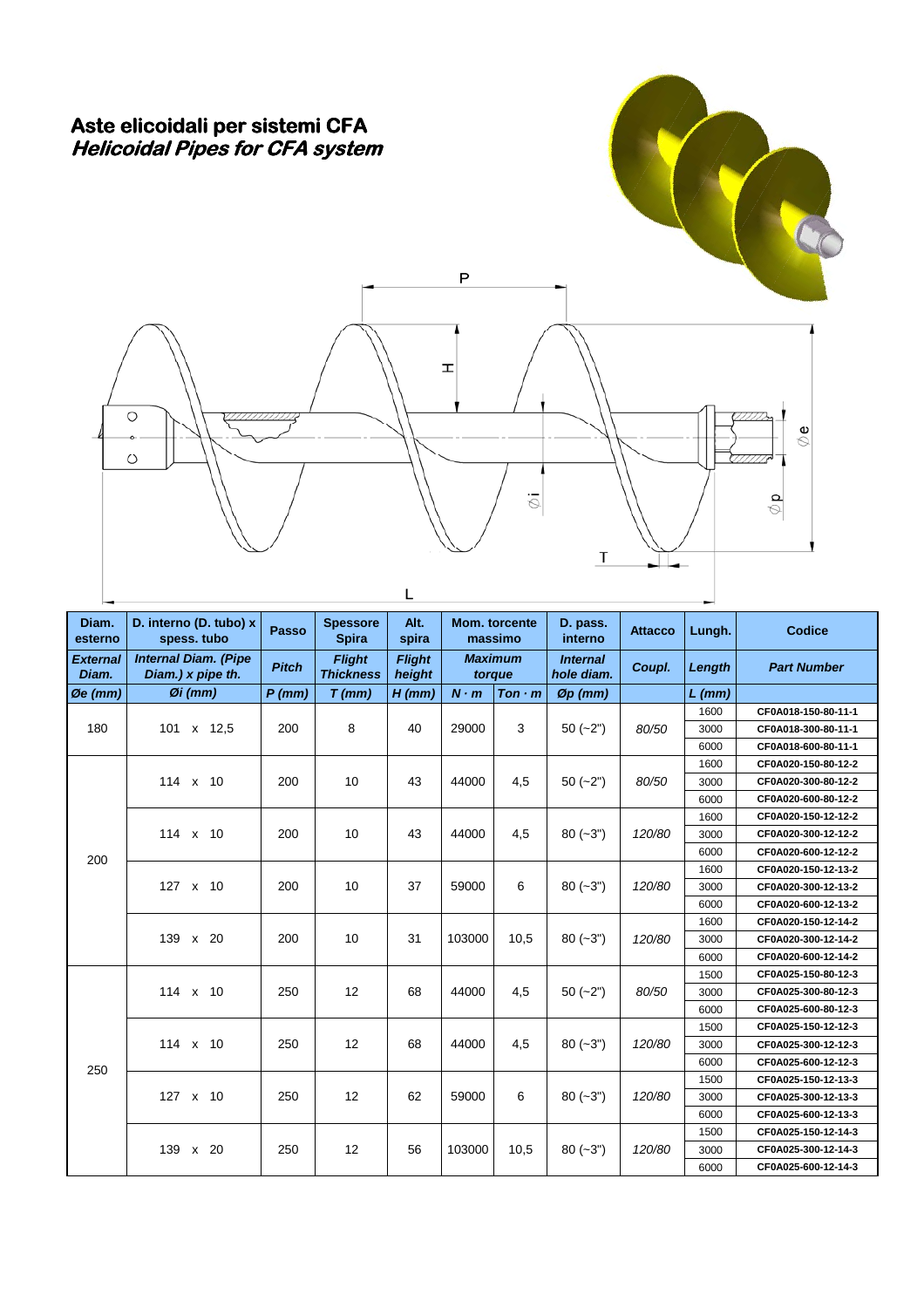| Diam.<br>esterno   | D. interno (D. tubo) x<br>spess. tubo            | Passo        | <b>Spessore</b><br><b>Spira</b>   | Alt.<br>spira           |             | Mom. torcente<br>massimo | D. pass.<br>interno           | <b>Attacco</b>   | Lungh.   | <b>Codice</b>       |      |                     |
|--------------------|--------------------------------------------------|--------------|-----------------------------------|-------------------------|-------------|--------------------------|-------------------------------|------------------|----------|---------------------|------|---------------------|
| External<br>Diam.  | <b>Internal Diam. (Pipe</b><br>Diam.) x pipe th. | <b>Pitch</b> | <b>Flight</b><br><b>Thickness</b> | <b>Flight</b><br>height |             | <b>Maximum</b><br>torque | <b>Internal</b><br>hole diam. | Coupl.           | Length   | <b>Part Number</b>  |      |                     |
| $\emptyset$ e (mm) | $Qi$ (mm)                                        | $P$ (mm)     | $T$ (mm)                          | $H$ (mm)                | $N \cdot m$ | $T$ on $\cdot$ m         | $\varnothing$ p $(mm)$        |                  | $L$ (mm) |                     |      |                     |
|                    |                                                  |              |                                   |                         |             |                          |                               |                  | 1500     | CF0A030-150-80-12-4 |      |                     |
|                    | 114 x 10                                         | 250          | 14                                | 93                      | 44000       | 4,5                      | $50(-2")$                     | 80/50            | 3000     | CF0A030-300-80-12-4 |      |                     |
|                    |                                                  |              |                                   |                         |             |                          |                               |                  | 6000     | CF0A030-600-80-12-4 |      |                     |
|                    |                                                  |              |                                   |                         |             |                          |                               |                  | 1500     | CF0A030-150-12-12-4 |      |                     |
|                    | 114 x 10                                         | 250          | 14                                | 93                      | 44000       | 4,5                      | $80(-3")$                     | 120/80           | 3000     | CF0A030-300-12-12-4 |      |                     |
| 300                |                                                  |              |                                   |                         |             |                          |                               |                  | 6000     | CF0A030-600-12-12-4 |      |                     |
|                    |                                                  |              |                                   |                         |             |                          |                               |                  | 1500     | CF0A030-150-12-13-4 |      |                     |
|                    | 127 x 10                                         | 250          | 14                                | 87                      | 59000       | 6                        | $80(-3")$                     | 120/80           | 3000     | CF0A030-300-12-13-4 |      |                     |
|                    |                                                  |              |                                   |                         |             |                          |                               |                  | 6000     | CF0A030-600-12-13-4 |      |                     |
|                    |                                                  |              |                                   |                         |             |                          |                               | HD4              | 1500     | CF0A030-150-H4-14-4 |      |                     |
|                    | 139 x 20                                         | 250          | 14                                | 81                      | 103000      | 10,5                     | $100 (-4")$                   |                  | 3000     | CF0A030-300-H4-14-4 |      |                     |
|                    |                                                  |              |                                   |                         |             |                          |                               |                  | 6000     | CF0A030-600-H4-14-4 |      |                     |
|                    |                                                  |              |                                   |                         |             |                          |                               |                  | 1500     | CF0A035-150-80-12-4 |      |                     |
|                    | $114 \times 10$                                  | 250          | 14                                | 118                     | 44000       | 4,5                      | $50(-2")$                     | 80/50            | 3000     | CF0A035-300-80-12-4 |      |                     |
|                    |                                                  |              |                                   |                         |             |                          |                               |                  | 6000     | CF0A035-600-80-12-4 |      |                     |
|                    |                                                  |              |                                   |                         |             |                          |                               |                  | 1500     | CF0A035-150-12-12-4 |      |                     |
|                    | 114 x 10                                         | 250          | 14                                | 118                     | 44000       | 4,5                      | $80(-3")$                     | 120/80           | 3000     | CF0A035-300-12-12-4 |      |                     |
|                    |                                                  |              |                                   |                         |             |                          |                               |                  | 6000     | CF0A035-600-12-12-4 |      |                     |
|                    |                                                  |              |                                   |                         |             |                          |                               |                  | 1500     | CF0A035-150-12-13-4 |      |                     |
|                    | 127 x 10                                         | 250          | 14                                | 112                     | 59000       | 6                        | $80(-3")$                     | 120/80           | 3000     | CF0A035-300-12-13-4 |      |                     |
|                    |                                                  |              |                                   |                         |             |                          |                               |                  | 6000     | CF0A035-600-12-13-4 |      |                     |
|                    | 139 x 20                                         |              |                                   |                         |             |                          |                               |                  | 1500     | CF0A035-150-H4-14-4 |      |                     |
| 350                |                                                  | 250          | 14                                | 106                     | 103000      | 10,5                     | $100 (-4")$                   | HD4              | 3000     | CF0A035-300-H4-14-4 |      |                     |
|                    |                                                  |              |                                   |                         |             |                          |                               |                  | 6000     | CF0A035-600-H4-14-4 |      |                     |
|                    | 152,4 x 14,2<br>159 x 16                         |              |                                   |                         |             |                          |                               |                  | 1500     | CF1A035-150-80-15-4 |      |                     |
|                    |                                                  | 250          | 14                                | 124                     | 118000      | 12                       | $125(-5")$                    | 160/125          | 3000     | CF1A035-300-80-15-4 |      |                     |
|                    |                                                  |              |                                   |                         |             |                          |                               |                  | 6000     | CF1A035-600-80-15-4 |      |                     |
|                    |                                                  |              |                                   |                         |             |                          |                               |                  |          |                     | 1500 | CF2A035-150-16-16-5 |
|                    |                                                  | 250          | 20                                | 96                      | 147000      | 15                       | $125(-5")$                    | 160/125          | 3000     | CF2A035-300-16-16-5 |      |                     |
|                    |                                                  |              |                                   |                         |             |                          |                               |                  | 6000     | CF2A035-600-16-16-5 |      |                     |
|                    |                                                  |              |                                   |                         |             | 18                       |                               | 160/125          | 1500     | CF3A035-150-16-17-5 |      |                     |
|                    | 168 x 20                                         | 250          | 20                                | 91                      | 177000      |                          | $125(-5")$                    |                  | 3000     | CF3A035-300-16-17-5 |      |                     |
|                    |                                                  |              |                                   |                         |             |                          |                               |                  | 6000     | CF3A035-600-16-17-5 |      |                     |
|                    |                                                  |              |                                   |                         |             |                          |                               |                  | 1600     | CF0A040-150-12-13-4 |      |                     |
|                    | 127 x 10                                         | 400          | 14                                | 137                     | 59000       | 6                        | $80 (-3")$                    | 120/80           | 3200     | CF0A040-300-12-13-4 |      |                     |
|                    |                                                  |              |                                   |                         |             |                          |                               |                  | 6000     | CF0A040-600-12-13-4 |      |                     |
|                    |                                                  |              |                                   |                         |             |                          |                               |                  | 1600     | CF0A040-150-16-14-4 |      |                     |
|                    | 139 x 20                                         | 400          | 14                                | 131                     | 103000      | 10,5                     | $125(-5")$                    | 160/125          | 3200     | CF0A040-300-16-14-4 |      |                     |
|                    |                                                  |              |                                   |                         |             |                          |                               |                  | 6000     | CF0A040-600-16-14-4 |      |                     |
|                    |                                                  |              |                                   |                         |             |                          |                               |                  | 1600     | CF1A040-150-16-15-4 |      |                     |
|                    | 152,4 x 14,2                                     | 400          | 14                                | 124                     | 118000      | 12                       | $125(-5")$                    | 160/125          | 3200     | CF1A040-300-16-15-4 |      |                     |
|                    |                                                  |              |                                   |                         |             |                          |                               |                  | 6000     | CF1A040-600-16-15-4 |      |                     |
|                    |                                                  |              |                                   |                         |             |                          |                               |                  | 1600     | CF2A040-150-16-16-4 |      |                     |
| 400                | 159 x 16                                         | 400          | 14                                | 96                      | 147000      | 15                       | $125(-5")$                    | 160/125          | 3200     | CF2A040-300-16-16-4 |      |                     |
|                    |                                                  |              |                                   |                         |             |                          |                               |                  | 6000     | CF2A040-600-16-16-4 |      |                     |
|                    |                                                  |              |                                   |                         |             |                          |                               |                  | 1600     | CF3A040-150-16-17-5 |      |                     |
|                    | 168 x 20                                         | 400          | 20                                | 91                      | 177000      | 18                       | $125(-5")$                    | 160/125          | 3200     | CF3A040-300-16-17-5 |      |                     |
|                    |                                                  |              |                                   |                         |             |                          |                               |                  | 6000     | CF3A040-600-16-17-5 |      |                     |
|                    |                                                  |              |                                   |                         |             |                          |                               |                  | 1600     | CF4A040-150-X5-18-5 |      |                     |
|                    | 177,8 x 20                                       | 400          | 20                                | 86                      | 216000      | 22                       | $125(-5")$                    | XHD <sub>5</sub> | 3200     | CF4A040-300-X5-18-5 |      |                     |
|                    |                                                  |              |                                   |                         |             |                          |                               |                  | 6000     | CF4A040-600-X5-18-5 |      |                     |
|                    | 219 x 20                                         |              |                                   |                         |             |                          |                               |                  | 1600     | CF5A040-150-20-D1-5 |      |                     |
|                    | 133 x 4                                          | 400          | 20                                | 66                      | 245000      | 25                       | $125(-5")$                    | 200/125          | 3200     | CF5A040-300-20-D1-5 |      |                     |
|                    | Doppio tubo coassiale<br>Double coaxial pipe     |              |                                   |                         |             |                          |                               |                  | 6000     | CF5A040-600-20-D1-5 |      |                     |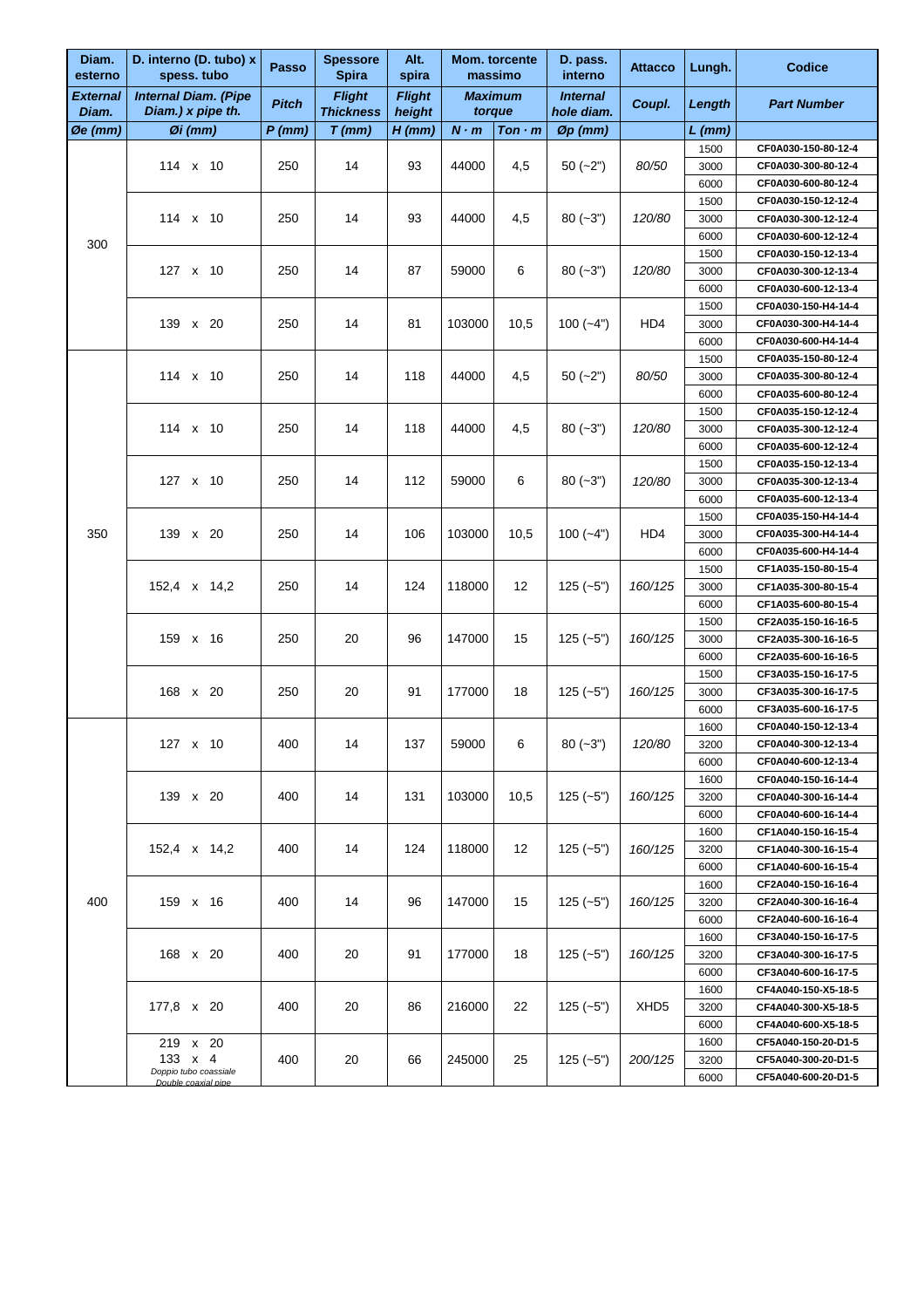| Diam.<br>esterno         | D. interno (D. tubo) x<br>spess. tubo                          | <b>Passo</b>          | <b>Spessore</b><br><b>Spira</b>   | Alt.<br>spira           |             | Mom. torcente<br>massimo | D. pass.<br>interno           | Attacco          | Lungh.           | Codice                                     |                     |
|--------------------------|----------------------------------------------------------------|-----------------------|-----------------------------------|-------------------------|-------------|--------------------------|-------------------------------|------------------|------------------|--------------------------------------------|---------------------|
| <b>External</b><br>Diam. | <b>Internal Diam. (Pipe</b><br>Diam.) x pipe th.               | <b>Pitch</b>          | <b>Flight</b><br><b>Thickness</b> | <b>Flight</b><br>height |             | <b>Maximum</b><br>torque | <b>Internal</b><br>hole diam. | Coupl.           | Length           | <b>Part Number</b>                         |                     |
| Øe (mm)                  | $\emptyset$ i (mm)                                             | $P$ (mm)              | $T$ (mm)                          | H (mm)                  | $N \cdot m$ | Ton·m                    | $\varnothing$ p (mm)          |                  | L (mm)           |                                            |                     |
|                          |                                                                |                       |                                   |                         |             |                          |                               |                  | 1600             | CF0A045-150-H4-15-4                        |                     |
|                          | 152,4 x 25                                                     | 400                   | 14                                | 149                     | 103000      | 10,5                     | $100 (-4")$                   | HD4              | 3200             | CF0A045-300-H4-15-4                        |                     |
|                          |                                                                |                       |                                   |                         |             |                          |                               |                  | 6000             | CF0A045-600-H4-15-4                        |                     |
|                          |                                                                | 400                   | 14                                | 149                     | 118000      | 12                       |                               | 160/125          | 1600             | CF1A045-150-16-15-4<br>CF1A045-300-16-15-4 |                     |
|                          | 152,4 x 14,2                                                   |                       |                                   |                         |             |                          | $125(-5")$                    |                  | 3200<br>6000     | CF1A045-600-16-15-4                        |                     |
|                          |                                                                |                       |                                   |                         |             |                          |                               |                  | 1600             | CF1A045-150-H5-15-4                        |                     |
|                          | 152,4 x 14,2                                                   | 400                   | 14                                | 149                     | 118000      | 12                       | $125(-5")$                    | HD <sub>5</sub>  | 3200             | CF1A045-300-H5-15-4                        |                     |
|                          |                                                                |                       |                                   |                         |             |                          |                               |                  | 6000             | CF1A045-600-H5-15-4                        |                     |
|                          |                                                                |                       |                                   |                         |             |                          |                               |                  | 1600             | CF2A045-150-16-16-4                        |                     |
|                          | 159 x 16                                                       | 400                   | 14                                | 146                     | 147000      | 15                       | $125(-5")$                    | 160/125          | 3200             | CF2A045-300-16-16-4                        |                     |
|                          |                                                                |                       |                                   |                         |             |                          |                               |                  | 6000             | CF2A045-600-16-16-4                        |                     |
|                          |                                                                |                       |                                   |                         |             |                          |                               |                  | 1600             | CF2A045-150-H5-16-4                        |                     |
|                          | 159 x 16                                                       | 400                   | 14                                | 146                     | 147000      | 15                       | $125(-5")$                    | HD <sub>5</sub>  | 3200             | CF2A045-300-H5-16-4                        |                     |
|                          |                                                                |                       |                                   |                         |             |                          |                               |                  | 6000<br>1600     | CF2A045-600-H5-16-4<br>CF3A045-150-16-17-5 |                     |
| 450                      | 168 x 20                                                       | 400                   | 20                                | 141                     | 177000      | 18                       | $125(-5")$                    | 160/125          | 3200             | CF3A045-300-16-17-5                        |                     |
|                          |                                                                |                       |                                   |                         |             |                          |                               |                  | 6000             | CF3A045-600-16-17-5                        |                     |
|                          |                                                                |                       |                                   |                         |             |                          |                               |                  | 1600             | CF3A045-150-H5-17-5                        |                     |
|                          | 168 x 20                                                       | 400                   | 20                                | 141                     | 177000      | 18                       | $125(-5")$                    | HD <sub>5</sub>  | 3200             | CF3A045-300-H5-17-5                        |                     |
|                          |                                                                |                       |                                   |                         |             |                          |                               |                  | 6000             | CF3A045-600-H5-17-5                        |                     |
|                          |                                                                |                       |                                   |                         |             |                          |                               |                  | 1600             | CF4A045-150-X5-18-5                        |                     |
|                          | 177,8 x 20                                                     | 400                   | 20                                | 136                     | 216000      | 22                       | $125(-5")$                    | XHD <sub>5</sub> | 3200             | CF4A045-300-X5-18-5                        |                     |
|                          |                                                                |                       |                                   |                         |             |                          |                               |                  | 6000             | CF4A045-600-X5-18-5                        |                     |
|                          |                                                                |                       |                                   |                         |             |                          |                               |                  | 1600             | CF4A045-150-H5-18-5                        |                     |
|                          | 177,8 x 20                                                     | 400                   | 20                                | 136                     | 216000      | 22                       | $125(-5")$                    | HD <sub>5</sub>  | 3200             | CF4A045-300-H5-18-5                        |                     |
|                          | 219 x 20                                                       |                       |                                   |                         |             |                          |                               |                  | 6000             | CF4A045-600-H5-18-5                        |                     |
|                          |                                                                | 133 $\times$ 4<br>400 | 20                                | 116                     | 245000      | 25                       | $125(-5")$                    | 200/125          | 1600<br>3200     | CF5A045-150-20-D1-5<br>CF5A045-300-20-D1-5 |                     |
|                          | Doppio tubo coassiale<br>Double coaxial pipe                   |                       |                                   |                         |             |                          |                               |                  | 6000             | CF5A045-600-20-D1-5                        |                     |
|                          | 219 x 20                                                       |                       |                                   |                         |             |                          |                               |                  | 1600             | CF5A045-150-X5-D1-5                        |                     |
|                          | 133 $\times$ 4<br>Doppio tubo coassiale<br>Double coaxial pipe |                       | 400                               | 20                      | 116         | 245000                   | 25                            | $125 (-5")$      | XHD <sub>5</sub> | 3200                                       | CF5A045-300-X5-D1-5 |
|                          |                                                                |                       |                                   |                         |             |                          |                               |                  | 6000             | CF5A045-600-X5-D1-5                        |                     |
|                          |                                                                | 400                   |                                   | 174                     |             | 10,5                     | $100 (-4")$                   | HD4              | 1600             | CF0A050-150-H4-15-4                        |                     |
|                          | 152,4 x 25                                                     |                       | 14                                |                         | 103000      |                          |                               |                  | 3200             | CF0A050-300-H4-15-4                        |                     |
|                          |                                                                |                       |                                   |                         |             |                          |                               |                  | 6000             | CF0A050-600-H4-15-4                        |                     |
|                          |                                                                |                       |                                   |                         |             |                          |                               |                  | 1600             | CF1A050-150-16-15-4                        |                     |
|                          | 152,4 x 14,2                                                   | 400                   | 14                                | 174                     | 118000      | 12                       | $125(-5")$                    | 160/125          | 3200             | CF1A050-300-16-15-4                        |                     |
|                          |                                                                |                       |                                   |                         |             |                          |                               |                  | 6000             | CF1A050-600-16-15-4<br>CF1A050-150-H5-15-4 |                     |
|                          | 152,4 x 14,2                                                   | 400                   | 14                                | 174                     | 118000      | 12                       | $125(-5")$                    | HD <sub>5</sub>  | 1600<br>3200     | CF1A050-300-H5-15-4                        |                     |
|                          |                                                                |                       |                                   |                         |             |                          |                               |                  | 6000             | CF1A050-600-H5-15-4                        |                     |
|                          |                                                                |                       |                                   |                         |             |                          |                               |                  | 1600             | CF2A050-150-16-16-4                        |                     |
|                          | 159 x 16                                                       | 400                   | 14                                | 171                     | 147000      | 15                       | $125 (-5")$                   | 160/125          | 3200             | CF2A050-300-16-16-4                        |                     |
|                          |                                                                |                       |                                   |                         |             |                          |                               |                  | 6000             | CF2A050-600-16-16-4                        |                     |
|                          |                                                                |                       |                                   |                         |             |                          |                               |                  | 1600             | CF2A050-150-H5-16-4                        |                     |
| 500                      | 159 x 16                                                       | 400                   | 14                                | 171                     | 147000      | 15                       | $125(-5")$                    | HD <sub>5</sub>  | 3200             | CF2A050-300-H5-16-4                        |                     |
|                          |                                                                |                       |                                   |                         |             |                          |                               |                  | 6000             | CF2A050-600-H5-16-4                        |                     |
|                          |                                                                |                       |                                   |                         |             |                          |                               |                  | 1600             | CF3A050-150-16-17-5                        |                     |
|                          | 168 x 20                                                       | 400                   | 20                                | 166                     | 177000      | 18                       | $125(-5")$                    | 160/125          | 3200             | CF3A050-300-16-17-5                        |                     |
|                          |                                                                |                       |                                   |                         |             |                          |                               |                  | 6000             | CF3A050-600-16-17-5                        |                     |
|                          | 168 x 20                                                       | 400                   | 20                                |                         | 177000      |                          |                               |                  | 1600             | CF3A050-150-H5-17-5                        |                     |
|                          |                                                                |                       |                                   | 166                     |             | 18                       | $125(-5")$                    | HD <sub>5</sub>  | 3200<br>6000     | CF3A050-300-H5-17-5<br>CF3A050-600-H5-17-5 |                     |
|                          |                                                                |                       |                                   |                         |             |                          |                               |                  | 1600             | CF4A050-150-X5-18-5                        |                     |
|                          | 177,8 x 20                                                     | 400                   | 20                                | 161                     | 216000      | 22                       | $125(-5")$                    |                  | 3200             | CF4A050-300-X5-18-5                        |                     |
|                          |                                                                |                       |                                   |                         |             |                          |                               | XHD <sub>5</sub> | 6000             | CF4A050-600-X5-18-5                        |                     |
|                          |                                                                |                       |                                   |                         |             |                          |                               |                  | 1600             | CF4A050-150-H5-18-5                        |                     |
|                          | 177,8 x 20                                                     | 400                   | 20                                | 161                     | 216000      | 22                       | $125(-5")$                    | HD <sub>5</sub>  | 3200             | CF4A050-300-H5-18-5                        |                     |
|                          |                                                                |                       |                                   |                         |             |                          |                               |                  | 6000             | CF4A050-600-H5-18-5                        |                     |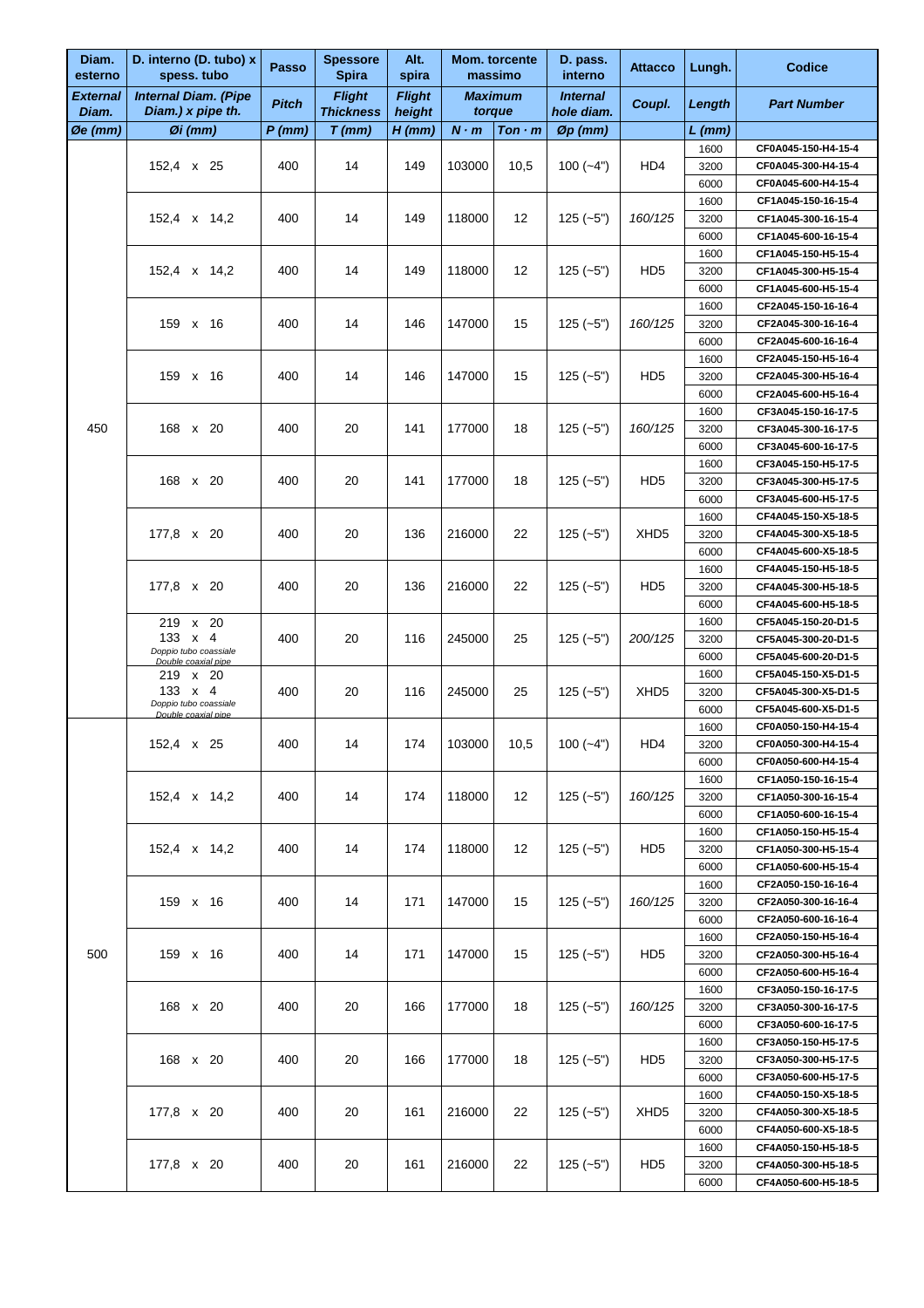| Diam.<br>esterno     | D. interno (D. tubo) x<br>spess. tubo            | Passo        | <b>Spessore</b><br><b>Spira</b>   | Alt.<br>spira           |                | Mom. torcente<br>massimo | D. pass.<br>interno           | <b>Attacco</b>   | Lungh.       | <b>Codice</b>                              |
|----------------------|--------------------------------------------------|--------------|-----------------------------------|-------------------------|----------------|--------------------------|-------------------------------|------------------|--------------|--------------------------------------------|
| External<br>Diam.    | <b>Internal Diam. (Pipe</b><br>Diam.) x pipe th. | <b>Pitch</b> | <b>Flight</b><br><b>Thickness</b> | <b>Flight</b><br>height | <b>Maximum</b> | torque                   | <b>Internal</b><br>hole diam. | Coupl.           | Length       | <b>Part Number</b>                         |
| $\varnothing$ e (mm) | $\emptyset$ i (mm)                               | $P$ (mm)     | $T$ (mm)                          | $H$ (mm)                | $N \cdot m$    | $T$ on $\cdot$ m         | $\varnothing$ p (mm)          |                  | L (mm)       |                                            |
|                      | 219 x 20                                         |              |                                   |                         |                |                          |                               |                  | 1600         | CF5A050-150-20-D1-5                        |
|                      | 133 x 4                                          | 400          | 20                                | 141                     | 245000         | 25                       | $125(-5")$                    | 200/125          | 3200         | CF5A050-300-20-D1-5                        |
|                      | Doppio tubo coassiale<br>Double coaxial pipe     |              |                                   |                         |                |                          |                               |                  | 6000         | CF5A050-600-20-D1-5                        |
|                      | 219 x 20                                         |              |                                   |                         |                |                          |                               |                  | 1600         | CF5A050-150-X5-D1-5                        |
|                      | 133 $\times$ 4<br>Doppio tubo coassiale          | 400          | 20                                | 141                     | 245000         | 25                       | $125(-5")$                    | XHD <sub>5</sub> | 3200         | CF5A050-300-X5-D1-5                        |
| 500                  | Double coaxial pipe                              |              |                                   |                         |                |                          |                               |                  | 6000         | CF5A050-600-X5-D1-5                        |
|                      | 273 x 20                                         |              |                                   |                         |                |                          |                               |                  | 1600         | CF6A050-150-2X-D2-5                        |
|                      | 133 x 4<br>Doppio tubo coassiale                 | 400          | 20                                | 114                     | 294000         | 30                       | $125(-5")$                    | 200/125X         | 3200         | CF6A050-300-2X-D2-5                        |
|                      | Double coaxial pipe                              |              |                                   |                         |                |                          |                               |                  | 6000         | CF6A050-600-2X-D2-5                        |
|                      | 273 x 20                                         |              |                                   |                         |                |                          |                               |                  | 1600         | CF6A050-150-25-D2-5                        |
|                      | 133 $\times$ 4<br>Doppio tubo coassiale          | 400          | 20                                | 114                     | 294000         | 30                       | $125(-5")$                    | 25-HD5           | 3200         | CF6A050-300-25-D2-5                        |
|                      | Double coaxial pipe                              |              |                                   |                         |                |                          |                               |                  | 6000         | CF6A050-600-25-D2-5                        |
|                      | 152,4 x 25                                       |              |                                   | 224                     | 103000         |                          |                               |                  | 1500         | CF0A060-150-H4-15-4<br>CF0A060-300-H4-15-4 |
|                      |                                                  | 500          | 14                                |                         |                | 10,5                     | $100(-4")$                    | HD4              | 3000         | CF0A060-600-H4-15-4                        |
|                      |                                                  |              |                                   |                         |                |                          |                               |                  | 6000         |                                            |
|                      | 152,4 x 14,2                                     | 500          | 14                                | 224                     | 118000         | 12                       | $125(-5")$                    | 160/125          | 1500<br>3000 | CF1A060-150-16-15-4<br>CF1A060-300-16-15-4 |
|                      |                                                  |              |                                   |                         |                |                          |                               |                  | 6000         | CF1A060-600-16-15-4                        |
|                      |                                                  |              |                                   |                         |                |                          |                               |                  | 1500         | CF1A060-150-H5-15-4                        |
|                      |                                                  | 500          | 14                                | 224                     | 118000         | 12                       | $125(-5")$                    | HD <sub>5</sub>  | 3000         | CF1A060-300-H5-15-4                        |
|                      | 152,4 x 14,2                                     |              |                                   |                         |                |                          |                               |                  | 6000         | CF1A060-600-H5-15-4                        |
|                      | 159 x 16                                         |              |                                   |                         |                |                          |                               |                  | 1500         | CF2A060-150-16-16-4                        |
|                      |                                                  | 500          | 14                                | 221                     | 147000         | 15                       | $125(-5")$                    | 160/125          | 3000         | CF2A060-300-16-16-4                        |
|                      |                                                  |              |                                   |                         |                |                          |                               |                  | 6000         | CF2A060-600-16-16-4                        |
|                      | 159 x 16                                         |              |                                   |                         |                |                          |                               |                  | 1500         | CF2A060-150-H5-16-4                        |
|                      |                                                  | 500          | 14                                | 221                     | 147000         | 15                       | $125(-5")$                    | HD <sub>5</sub>  | 3000         | CF2A060-300-H5-16-4                        |
|                      |                                                  |              |                                   |                         |                |                          |                               |                  | 6000         | CF2A060-600-H5-16-4                        |
|                      |                                                  |              |                                   |                         | 177000         |                          |                               |                  | 1500         | CF3A060-150-16-17-5                        |
|                      | 168 x 20                                         | 500          | 20                                | 216                     |                | 18                       | $125(-5")$                    | 160/125          | 3000         | CF3A060-300-16-17-5                        |
|                      |                                                  |              |                                   |                         |                |                          |                               |                  | 6000         | CF3A060-600-16-17-5                        |
|                      |                                                  |              |                                   |                         |                |                          |                               |                  | 1500         | CF3A060-150-H5-17-5                        |
| 600                  | 168 x 20                                         | 500          | 20                                | 216                     | 177000         | 18                       | $125(-5")$                    | HD <sub>5</sub>  | 3000         | CF3A060-300-H5-17-5                        |
|                      |                                                  |              |                                   |                         |                |                          |                               |                  | 6000         | CF3A060-600-H5-17-5                        |
|                      |                                                  |              |                                   |                         |                |                          |                               |                  | 1500         | CF4A060-150-X5-18-5                        |
|                      | 177,8 x 20                                       | 500          | 20                                | 211                     | 216000         | 22                       | $125(-5")$                    | XHD <sub>5</sub> | 3000         | CF4A060-300-X5-18-5                        |
|                      |                                                  |              |                                   |                         |                |                          |                               |                  | 6000         | CF4A060-600-X5-18-5                        |
|                      |                                                  |              |                                   |                         |                |                          |                               |                  | 1500         | CF4A060-150-H5-18-5                        |
|                      | 177,8 x 20                                       | 500          | 20                                | 211                     | 216000         | 22                       | $125(-5")$                    | HD <sub>5</sub>  | 3000         | CF4A060-300-H5-18-5                        |
|                      |                                                  |              |                                   |                         |                |                          |                               |                  | 6000         | CF4A060-600-H5-18-5                        |
|                      | 219 x 20                                         |              |                                   |                         |                |                          |                               |                  | 1500         | CF5A060-150-20-D1-5                        |
|                      | 133 $\times$ 4                                   | 500          | 20                                | 191                     | 245000         | 25                       | $125(-5")$                    | 200/125          | 3000         | CF5A060-300-20-D1-5                        |
|                      | Doppio tubo coassiale<br>Double coaxial pipe     |              |                                   |                         |                |                          |                               |                  | 6000         | CF5A060-600-20-D1-5                        |
|                      | 219 x 20                                         |              |                                   |                         |                |                          |                               |                  | 1500         | CF5A060-150-X5-D1-5                        |
|                      | 133 $\times$ 4                                   | 500          | 20                                | 191                     | 245000         | 25                       | $125(-5")$                    | XHD <sub>5</sub> | 3000         | CF5A060-300-X5-D1-5                        |
|                      | Doppio tubo coassiale<br>Double coaxial pipe     |              |                                   |                         |                |                          |                               |                  | 6000         | CF5A060-600-X5-D1-5                        |
|                      | 273 x 20                                         |              |                                   |                         |                |                          |                               |                  | 1500         | CF6A060-150-2X-D2-5                        |
|                      | 133 $\times$ 4<br>Doppio tubo coassiale          | 500          | 20                                | 164                     | 294000         | 30                       | $125(-5")$                    | 200/125X         | 3000         | CF6A060-300-2X-D2-5                        |
|                      | Double coaxial pipe                              |              |                                   |                         |                |                          |                               |                  | 6000         | CF6A060-600-2X-D2-5                        |
|                      | 273 x 20                                         |              |                                   |                         |                |                          |                               |                  | 1500         | CF6A060-150-25-D2-5                        |
|                      | 133 $\times$ 4<br>Doppio tubo coassiale          | 500          | 20                                | 164                     | 294000         | 30                       | $125(-5")$                    | 25-HD5           | 3000         | CF6A060-300-25-D2-5                        |
|                      | Double coaxial pipe                              |              |                                   |                         |                |                          |                               |                  | 6000         | CF6A060-600-25-D2-5                        |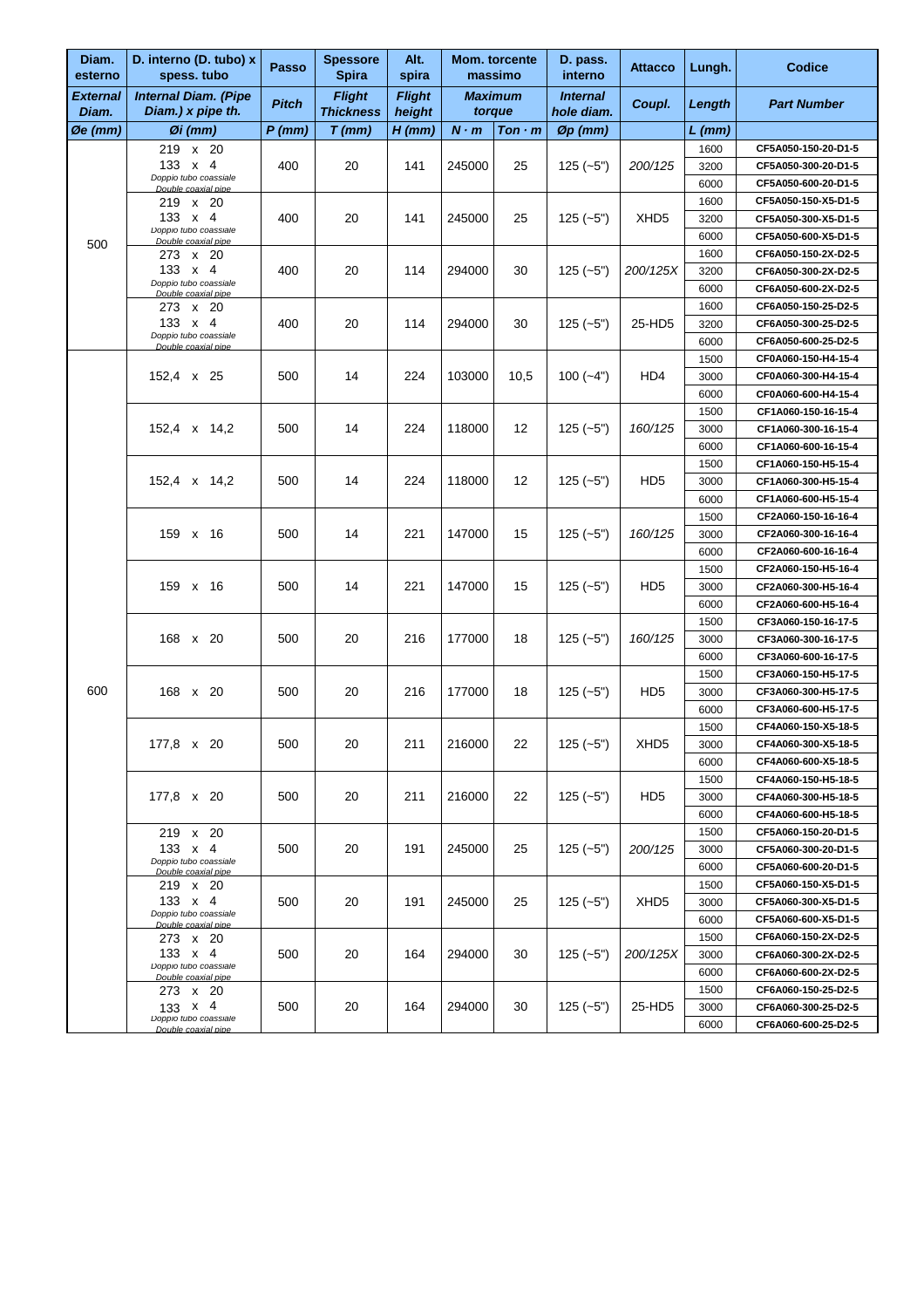| Diam.<br>esterno   | D. interno (D. tubo) x<br>spess. tubo            | <b>Passo</b> | <b>Spessore</b><br><b>Spira</b>   | Alt.<br>spira           |             | <b>Mom. torcente</b><br>massimo | D. pass.<br>interno           | <b>Attacco</b>               | Lungh.                                                                                       | <b>Codice</b>                              |
|--------------------|--------------------------------------------------|--------------|-----------------------------------|-------------------------|-------------|---------------------------------|-------------------------------|------------------------------|----------------------------------------------------------------------------------------------|--------------------------------------------|
| External<br>Diam.  | <b>Internal Diam. (Pipe</b><br>Diam.) x pipe th. | <b>Pitch</b> | <b>Flight</b><br><b>Thickness</b> | <b>Fliaht</b><br>height |             | <b>Maximum</b><br>torque        | <b>Internal</b><br>hole diam. | Coupl.                       | Length                                                                                       | <b>Part Number</b>                         |
| $\emptyset$ e (mm) | $Øi$ (mm)                                        | P (mm)       | $T$ (mm)                          | $H$ (mm)                | $N \cdot m$ | $T$ on $\cdot$ m                | $\varnothing$ p (mm)          |                              | $L$ (mm)                                                                                     |                                            |
|                    |                                                  |              |                                   |                         |             |                                 |                               |                              | 1800                                                                                         | CF0A070-150-H4-15-4                        |
|                    | 152,4 x 25                                       | 600          | 14                                | 274                     | 103000      | 10,5                            | $100(-4")$                    | H <sub>D</sub> 4             | 3000                                                                                         | CF0A070-300-H4-15-4                        |
|                    |                                                  |              |                                   |                         |             |                                 |                               |                              | 6000                                                                                         | CF0A070-600-H4-15-4                        |
|                    |                                                  |              |                                   |                         |             |                                 |                               |                              | 1800                                                                                         | CF1A070-150-16-15-4                        |
|                    | 152,4 x 14,2                                     | 600          | 14                                | 274                     | 118000      | 12                              | $125(-5")$                    | 160/125                      | 3000                                                                                         | CF1A070-300-16-15-4                        |
|                    |                                                  |              |                                   |                         |             |                                 |                               |                              | 6000                                                                                         | CF1A070-600-16-15-4                        |
|                    |                                                  |              |                                   |                         |             |                                 |                               |                              | 1800                                                                                         | CF1A070-150-H5-15-4                        |
|                    | 152.4 x 14.2                                     | 600          | 14                                | 274                     | 118000      | 12                              | $125(-5")$                    | HD <sub>5</sub>              | 3000                                                                                         | CF1A070-300-H5-15-4                        |
|                    |                                                  |              |                                   |                         |             |                                 |                               |                              | 6000                                                                                         | CF1A070-600-H5-15-4                        |
|                    | 159 x 16                                         | 600          | 14                                | 271                     | 147000      | 15                              | $125(-5")$                    | 160/125                      | 1800<br>3000                                                                                 | CF2A070-150-16-16-4<br>CF2A070-300-16-16-4 |
|                    |                                                  |              |                                   |                         |             |                                 |                               |                              | 6000                                                                                         | CF2A070-600-16-16-4                        |
|                    |                                                  |              |                                   |                         |             |                                 |                               |                              | 1800                                                                                         | CF2A070-150-H5-16-4                        |
|                    | 159 x 16                                         | 600          | 14                                | 271                     | 147000      | 15                              | $125(-5")$                    | HD <sub>5</sub>              | 3000                                                                                         | CF2A070-300-H5-16-4                        |
|                    |                                                  |              |                                   |                         |             |                                 |                               |                              | 6000                                                                                         | CF2A070-600-H5-16-4                        |
|                    |                                                  |              |                                   |                         |             |                                 |                               |                              | 1800                                                                                         | CF3A070-150-16-17-5                        |
|                    | 168 x 20                                         | 600          | 20                                | 266                     | 177000      | 18                              | $125(-5")$                    | 160/125                      | 3000                                                                                         | CF3A070-300-16-17-5                        |
|                    |                                                  |              |                                   |                         |             |                                 |                               |                              | 6000                                                                                         | CF3A070-600-16-17-5                        |
|                    |                                                  |              |                                   |                         |             |                                 |                               |                              | 1800                                                                                         | CF3A070-150-H5-17-5                        |
| 700                | 168 x 20                                         | 600          | 20                                | 266                     | 177000      | 18                              | $125(-5")$                    | HD <sub>5</sub>              | 3000                                                                                         | CF3A070-300-H5-17-5                        |
|                    |                                                  |              |                                   |                         |             |                                 |                               |                              | 6000                                                                                         | CF3A070-600-H5-17-5                        |
|                    |                                                  |              |                                   |                         |             |                                 |                               |                              | 1800                                                                                         | CF4A070-150-X5-18-5                        |
|                    | 177,8 x 20                                       | 600          | 20                                | 261                     | 216000      | 22                              | $125(-5")$                    | XHD <sub>5</sub>             | 3000<br>6000<br>1800<br>3000<br>6000<br>1800<br>3000<br>6000<br>1800<br>3000<br>6000<br>1800 | CF4A070-300-X5-18-5                        |
|                    |                                                  |              |                                   |                         |             |                                 |                               |                              |                                                                                              | CF4A070-600-X5-18-5                        |
|                    |                                                  |              |                                   |                         |             |                                 |                               |                              |                                                                                              | CF4A070-150-H5-18-5                        |
|                    | 177,8 x 20                                       | 600          | 20                                | 261                     | 216000      | 22                              | $125(-5")$                    | HD <sub>5</sub>              |                                                                                              | CF4A070-300-H5-18-5                        |
|                    |                                                  |              |                                   |                         |             |                                 |                               |                              |                                                                                              | CF4A070-600-H5-18-5                        |
|                    | 219 x 20<br>133 $\times$ 4                       |              |                                   |                         |             |                                 |                               |                              |                                                                                              | CF5A070-150-20-D1-5                        |
|                    | Doppio tubo coassiale                            | 600          | 20                                | 241                     | 245000      | 25                              | $125(-5")$                    | 200/125                      |                                                                                              | CF5A070-300-20-D1-5                        |
|                    | Double coaxial pipe                              |              |                                   |                         |             |                                 |                               |                              |                                                                                              | CF5A070-600-20-D1-5                        |
|                    | 219 x 20<br>133 x 4                              | 600          | 20                                | 241                     | 245000      | 25                              | $125(-5")$                    | XHD <sub>5</sub><br>200/125X |                                                                                              | CF5A070-150-X5-D1-5<br>CF5A070-300-X5-D1-5 |
|                    | Doppio tubo coassiale                            |              |                                   |                         |             |                                 |                               |                              |                                                                                              | CF5A070-600-X5-D1-5                        |
|                    |                                                  |              |                                   |                         |             |                                 |                               |                              |                                                                                              | CF6A070-150-2X-D2-5                        |
|                    | 273 x 20<br>133 $\times$ 4                       | 600          | 20                                | 214                     | 294000      | 30                              | $125 (-5")$                   |                              | 3000                                                                                         | CF6A070-300-2X-D2-5                        |
|                    | Doppio tubo coassiale                            |              |                                   |                         |             |                                 |                               |                              | 6000                                                                                         | CF6A070-600-2X-D2-5                        |
|                    | Double coaxial pipe<br>273 x 20                  |              |                                   |                         |             |                                 |                               |                              | 1800                                                                                         | CF6A070-150-25-D2-5                        |
|                    | 133 $\times$ 4                                   | 600          | 20                                | 214                     | 294000      | 30                              | $125(-5")$                    | 25-HD5                       | 3000                                                                                         | CF6A070-300-25-D2-5                        |
|                    | Doppio tubo coassiale<br>Double coaxial pipe     |              |                                   |                         |             |                                 |                               |                              | 6000                                                                                         | CF6A070-600-25-D2-5                        |
|                    |                                                  |              |                                   |                         |             |                                 |                               |                              | 1800                                                                                         | CF0A080-150-H4-15-4                        |
|                    | 152,4 x 25                                       | 600          | 14                                | 324                     | 103000      | 10,5                            | $100 (-4")$                   | HD4                          | 3000                                                                                         | CF0A080-300-H4-15-4                        |
|                    |                                                  |              |                                   |                         |             |                                 |                               |                              | 6000                                                                                         | CF0A080-600-H4-15-4                        |
|                    |                                                  |              |                                   |                         |             |                                 |                               |                              | 1800                                                                                         | CF1A080-150-16-15-4                        |
|                    | 152,4 x 14,2                                     | 600          | 14                                | 324                     | 118000      | 12                              | $125(-5")$                    | 160/125                      | 3000                                                                                         | CF1A080-300-16-15-4                        |
|                    |                                                  |              |                                   |                         |             |                                 |                               |                              | 6000                                                                                         | CF1A080-600-16-15-4                        |
|                    |                                                  |              |                                   |                         |             |                                 |                               |                              | 1800                                                                                         | CF1A080-150-H5-15-4                        |
|                    | 152,4 x 14,2                                     | 600          | 14                                | 324                     | 118000      | 12                              | $125(-5")$                    | HD <sub>5</sub>              | 3000                                                                                         | CF1A080-300-H5-15-4                        |
|                    |                                                  |              |                                   |                         |             |                                 |                               |                              | 6000                                                                                         | CF1A080-600-H5-15-4                        |
|                    | 159 x 16                                         | 600          | 14                                | 321                     | 147000      | 15                              | $125(-5")$                    | 160/125                      | 1800<br>3000                                                                                 | CF2A080-150-16-16-4<br>CF2A080-300-16-16-4 |
|                    |                                                  |              |                                   |                         |             |                                 |                               |                              | 6000                                                                                         | CF2A080-600-16-16-4                        |
| 800                |                                                  |              |                                   |                         |             |                                 |                               |                              | 1800                                                                                         | CF2A080-150-H5-16-4                        |
|                    | 159 x 16                                         | 600          | 14                                | 321                     | 147000      | 15                              | $125(-5")$                    | HD <sub>5</sub>              | 3000                                                                                         | CF2A080-300-H5-16-4                        |
|                    |                                                  |              |                                   |                         |             |                                 |                               |                              | 6000                                                                                         | CF2A080-600-H5-16-4                        |
|                    |                                                  |              |                                   |                         |             |                                 |                               |                              | 1800                                                                                         | CF3A080-150-16-17-5                        |
|                    | 168 x 20                                         | 600          | 20                                | 316                     | 177000      | 18                              | $125(-5")$                    | 160/125                      | 3000                                                                                         | CF3A080-300-16-17-5                        |
|                    |                                                  |              |                                   |                         |             |                                 |                               |                              | 6000                                                                                         | CF3A080-600-16-17-5                        |
|                    |                                                  |              |                                   |                         |             |                                 |                               |                              | 1800                                                                                         | CF3A080-150-H5-17-5                        |
|                    | 168 x 20                                         | 600          | 20                                | 316                     | 177000      | 18                              | $125(-5")$                    | HD <sub>5</sub>              | 3000                                                                                         | CF3A080-300-H5-17-5                        |
|                    |                                                  |              |                                   |                         |             |                                 |                               |                              | 6000                                                                                         | CF3A080-600-H5-17-5                        |
|                    |                                                  |              |                                   |                         |             |                                 |                               |                              | 1800                                                                                         | CF4A080-150-X5-18-5                        |
|                    | 177,8 x 20                                       | 600          | 20                                | 311                     | 216000      | 22                              | $125 (-5")$                   | XHD <sub>5</sub>             | 3000                                                                                         | CF4A080-300-X5-18-5                        |
|                    |                                                  |              |                                   |                         |             |                                 |                               |                              | 6000                                                                                         | CF4A080-600-X5-18-5                        |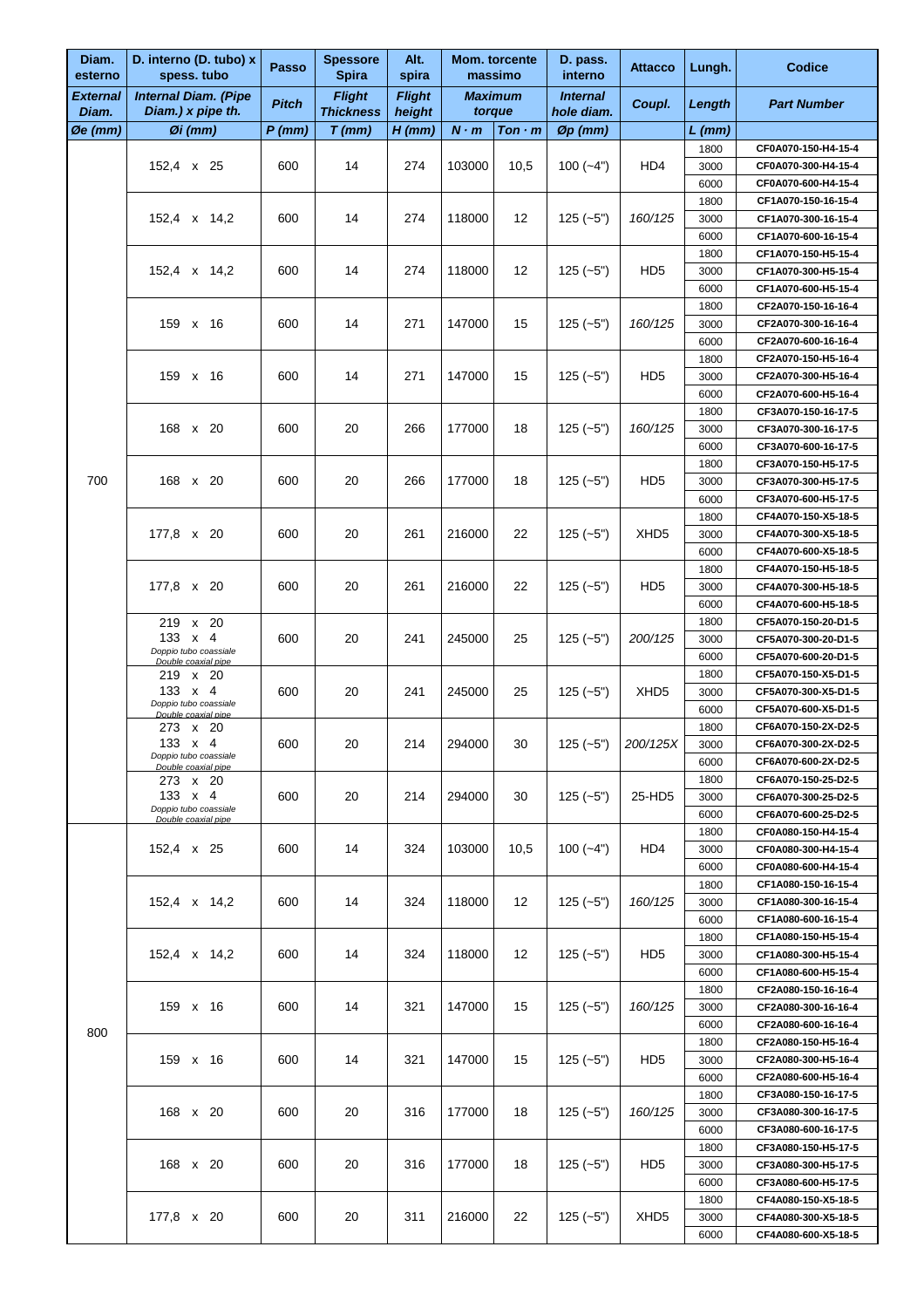| Diam.<br>esterno     | D. interno (D. tubo) x<br>spess. tubo            | Passo        | <b>Spessore</b><br><b>Spira</b>   | Alt.<br>spira           |                          | Mom. torcente<br>massimo | D. pass.<br>interno           | <b>Attacco</b>   | Lungh.       | <b>Codice</b>                                                                                                                                                                                                                                                                                                                                                                                                                                                                                   |
|----------------------|--------------------------------------------------|--------------|-----------------------------------|-------------------------|--------------------------|--------------------------|-------------------------------|------------------|--------------|-------------------------------------------------------------------------------------------------------------------------------------------------------------------------------------------------------------------------------------------------------------------------------------------------------------------------------------------------------------------------------------------------------------------------------------------------------------------------------------------------|
| External<br>Diam.    | <b>Internal Diam. (Pipe</b><br>Diam.) x pipe th. | <b>Pitch</b> | <b>Flight</b><br><b>Thickness</b> | <b>Flight</b><br>height | <b>Maximum</b><br>torque |                          | <b>Internal</b><br>hole diam. | Coupl.           | Length       | <b>Part Number</b>                                                                                                                                                                                                                                                                                                                                                                                                                                                                              |
| $\varnothing$ e (mm) | $\emptyset$ i (mm)                               | $P$ (mm)     | $T$ (mm)                          | $H$ (mm)                | $N \cdot m$              | $T$ on $\cdot$ m         | $Øp$ (mm)                     |                  | L (mm)       |                                                                                                                                                                                                                                                                                                                                                                                                                                                                                                 |
|                      |                                                  |              |                                   |                         |                          |                          |                               |                  | 1800         | CF4A080-150-H5-18-5                                                                                                                                                                                                                                                                                                                                                                                                                                                                             |
|                      | 177,8 x 20                                       | 600          | 20                                | 311                     | 216000                   | 22                       | $125(-5")$                    | HD <sub>5</sub>  | 3000         | CF4A080-300-H5-18-5                                                                                                                                                                                                                                                                                                                                                                                                                                                                             |
|                      |                                                  |              |                                   |                         |                          |                          |                               |                  | 6000         | CF4A080-600-H5-18-5                                                                                                                                                                                                                                                                                                                                                                                                                                                                             |
|                      | 219 x 20                                         |              |                                   |                         |                          |                          |                               |                  | 1800         | CF5A080-150-20-D1-5                                                                                                                                                                                                                                                                                                                                                                                                                                                                             |
|                      | 133 $\times$ 4                                   | 600          | 20                                | 291                     | 245000                   | 25                       | $125(-5")$                    | 200/125          | 3000         | CF5A080-300-20-D1-5                                                                                                                                                                                                                                                                                                                                                                                                                                                                             |
|                      | Doppio tubo coassiale<br>Double coaxial pipe     |              |                                   |                         |                          |                          |                               |                  | 6000         | CF5A080-600-20-D1-5                                                                                                                                                                                                                                                                                                                                                                                                                                                                             |
|                      | 219 x 20                                         |              |                                   |                         |                          |                          |                               |                  | 1800         | CF5A080-150-X5-D1-5                                                                                                                                                                                                                                                                                                                                                                                                                                                                             |
| 800                  | 133 $\times$ 4                                   | 600          | 20                                | 291                     | 245000                   | 25                       | $125(-5")$                    | XHD <sub>5</sub> | 3000         | CF5A080-300-X5-D1-5                                                                                                                                                                                                                                                                                                                                                                                                                                                                             |
|                      | Doppio tubo coassiale<br>Double coaxial pipe     |              |                                   |                         |                          |                          |                               |                  | 6000         | CF5A080-600-X5-D1-5                                                                                                                                                                                                                                                                                                                                                                                                                                                                             |
|                      | 273 x 20                                         |              |                                   |                         |                          |                          |                               |                  | 1800         | CF6A080-150-2X-D2-5                                                                                                                                                                                                                                                                                                                                                                                                                                                                             |
|                      | 133 $\times$ 4<br>Doppio tubo coassiale          | 600          | 20                                | 264                     | 294000                   | 30                       | $125(-5")$                    | 200/125X         | 3000         | CF6A080-300-2X-D2-5                                                                                                                                                                                                                                                                                                                                                                                                                                                                             |
|                      | Double coaxial pipe                              |              |                                   |                         |                          |                          |                               |                  | 6000         | CF6A080-600-2X-D2-5                                                                                                                                                                                                                                                                                                                                                                                                                                                                             |
|                      | 273 x 20                                         |              |                                   |                         |                          |                          |                               | 25-HD5           | 1800         | CF6A080-150-25-D2-5                                                                                                                                                                                                                                                                                                                                                                                                                                                                             |
|                      | 133 $\times$ 4<br>Doppio tubo coassiale          | 600          | 20                                | 264                     | 294000                   | 30                       | $125(-5")$                    |                  | 3000         | CF6A080-300-25-D2-5                                                                                                                                                                                                                                                                                                                                                                                                                                                                             |
|                      | Double coaxial pipe                              |              |                                   |                         |                          |                          |                               |                  | 6000         | CF6A080-600-25-D2-5                                                                                                                                                                                                                                                                                                                                                                                                                                                                             |
|                      |                                                  |              |                                   |                         |                          |                          |                               |                  | 1800         |                                                                                                                                                                                                                                                                                                                                                                                                                                                                                                 |
|                      | 152,4 x 25                                       | 600          | 14                                | 374                     | 103000                   | 10,5                     | $100(-4")$                    | HD4              | 3000         |                                                                                                                                                                                                                                                                                                                                                                                                                                                                                                 |
|                      |                                                  |              |                                   |                         |                          |                          |                               |                  | 6000         |                                                                                                                                                                                                                                                                                                                                                                                                                                                                                                 |
|                      |                                                  |              |                                   |                         |                          |                          |                               |                  | 1800         |                                                                                                                                                                                                                                                                                                                                                                                                                                                                                                 |
|                      | 152,4 x 14,2                                     | 600          | 14                                | 374                     | 118000                   | 12                       | $125(-5")$                    | 160/125          | 3000         |                                                                                                                                                                                                                                                                                                                                                                                                                                                                                                 |
|                      |                                                  |              |                                   |                         |                          |                          |                               |                  | 6000         |                                                                                                                                                                                                                                                                                                                                                                                                                                                                                                 |
|                      | 152,4 x 14,2<br>159 x 16                         |              |                                   |                         |                          |                          |                               |                  | 1800         |                                                                                                                                                                                                                                                                                                                                                                                                                                                                                                 |
|                      |                                                  | 600          | 14                                | 374                     | 118000                   | 12                       | $125(-5")$                    | HD <sub>5</sub>  | 3000         |                                                                                                                                                                                                                                                                                                                                                                                                                                                                                                 |
|                      |                                                  |              |                                   |                         |                          |                          |                               |                  | 6000         |                                                                                                                                                                                                                                                                                                                                                                                                                                                                                                 |
|                      |                                                  |              |                                   |                         |                          |                          | 1800                          |                  |              |                                                                                                                                                                                                                                                                                                                                                                                                                                                                                                 |
|                      |                                                  | 600          | 14                                | 371                     | 147000                   | 15                       | $125(-5")$                    | 160/125          | 3000         |                                                                                                                                                                                                                                                                                                                                                                                                                                                                                                 |
|                      |                                                  |              |                                   |                         |                          |                          |                               |                  | 6000         | CF0A090-150-H4-15-4<br>CF0A090-300-H4-15-4<br>CF0A090-600-H4-15-4<br>CF1A090-150-16-15-4<br>CF1A090-300-16-15-4<br>CF1A090-600-16-15-4<br>CF1A090-150-H5-15-4<br>CF1A090-300-H5-15-4<br>CF1A090-600-H5-15-4<br>CF2A090-150-16-16-4<br>CF2A090-300-16-16-4<br>CF2A090-600-16-16-4<br>CF2A090-150-H5-16-4<br>CF2A090-300-H5-16-4<br>CF2A090-600-H5-16-4<br>CF3A090-150-16-17-5<br>CF3A090-300-16-17-5<br>CF3A090-600-16-17-5<br>CF3A090-150-H5-17-5<br>CF3A090-300-H5-17-5<br>CF3A090-600-H5-17-5 |
|                      |                                                  |              |                                   |                         |                          |                          |                               | HD <sub>5</sub>  | 1800         |                                                                                                                                                                                                                                                                                                                                                                                                                                                                                                 |
|                      | 159 x 16                                         | 600          | 14                                | 371                     | 147000                   | 15                       | $125 (-5")$                   |                  | 3000         |                                                                                                                                                                                                                                                                                                                                                                                                                                                                                                 |
|                      |                                                  |              |                                   |                         |                          |                          |                               |                  | 6000         |                                                                                                                                                                                                                                                                                                                                                                                                                                                                                                 |
|                      | 168 x 20                                         | 600          | 20                                | 366                     | 177000                   | 18                       | $125(-5")$                    | 160/125          | 1800<br>3000 |                                                                                                                                                                                                                                                                                                                                                                                                                                                                                                 |
|                      |                                                  |              |                                   |                         |                          |                          |                               |                  | 6000         |                                                                                                                                                                                                                                                                                                                                                                                                                                                                                                 |
|                      |                                                  |              |                                   |                         |                          |                          |                               |                  | 1800         |                                                                                                                                                                                                                                                                                                                                                                                                                                                                                                 |
| 900                  | 168 x 20                                         | 600          | 20                                | 366                     | 177000                   | 18                       | $125(-5")$                    | HD <sub>5</sub>  | 3000         |                                                                                                                                                                                                                                                                                                                                                                                                                                                                                                 |
|                      |                                                  |              |                                   |                         |                          |                          |                               |                  | 6000         |                                                                                                                                                                                                                                                                                                                                                                                                                                                                                                 |
|                      |                                                  |              |                                   |                         |                          |                          |                               |                  | 1800         | CF4A090-150-X5-18-5                                                                                                                                                                                                                                                                                                                                                                                                                                                                             |
|                      | 177,8 x 20                                       | 600          | 20                                | 361                     | 216000                   | 22                       | $125(-5")$                    | XHD <sub>5</sub> | 3000         | CF4A090-300-X5-18-5                                                                                                                                                                                                                                                                                                                                                                                                                                                                             |
|                      |                                                  |              |                                   |                         |                          |                          |                               |                  | 6000         | CF4A090-600-X5-18-5                                                                                                                                                                                                                                                                                                                                                                                                                                                                             |
|                      |                                                  |              |                                   |                         |                          |                          |                               |                  | 1800         | CF4A090-150-H5-18-5                                                                                                                                                                                                                                                                                                                                                                                                                                                                             |
|                      | 177,8 x 20                                       | 600          | 20                                | 361                     | 216000                   | 22                       | $125(-5")$                    | HD <sub>5</sub>  | 3000         | CF4A090-300-H5-18-5                                                                                                                                                                                                                                                                                                                                                                                                                                                                             |
|                      |                                                  |              |                                   |                         |                          |                          |                               |                  | 6000         | CF4A090-600-H5-18-5                                                                                                                                                                                                                                                                                                                                                                                                                                                                             |
|                      | 219 x 20                                         |              |                                   |                         |                          |                          |                               |                  | 1800         | CF5A090-150-20-D1-5                                                                                                                                                                                                                                                                                                                                                                                                                                                                             |
|                      | 133 x 4                                          | 600          | 20                                | 341                     | 245000                   | 25                       | $125(-5")$                    | 200/125          | 3000         | CF5A090-300-20-D1-5                                                                                                                                                                                                                                                                                                                                                                                                                                                                             |
|                      | Doppio tubo coassiale                            |              |                                   |                         |                          |                          |                               |                  | 6000         | CF5A090-600-20-D1-5                                                                                                                                                                                                                                                                                                                                                                                                                                                                             |
|                      | Double coaxial pipe<br>219 x 20                  |              |                                   |                         |                          |                          |                               |                  | 1800         | CF5A090-150-X5-D1-5                                                                                                                                                                                                                                                                                                                                                                                                                                                                             |
|                      | 133 $\times$ 4                                   | 600          | 20                                | 341                     | 245000                   | 25                       | $125(-5")$                    | XHD <sub>5</sub> | 3000         | CF5A090-300-X5-D1-5                                                                                                                                                                                                                                                                                                                                                                                                                                                                             |
|                      | Doppio tubo coassiale                            |              |                                   |                         |                          |                          |                               |                  | 6000         | CF5A090-600-X5-D1-5                                                                                                                                                                                                                                                                                                                                                                                                                                                                             |
|                      | Double coaxial pipe                              |              |                                   |                         |                          |                          |                               |                  | 1800         | CF6A090-150-2X-D2-5                                                                                                                                                                                                                                                                                                                                                                                                                                                                             |
|                      | 273 x 20<br>133 $\times$ 4                       | 600          | 20                                | 314                     | 294000                   | 30                       | $125(-5")$                    | 200/125X         | 3000         | CF6A090-300-2X-D2-5                                                                                                                                                                                                                                                                                                                                                                                                                                                                             |
|                      | Doppio tubo coassiale                            |              |                                   |                         |                          |                          |                               |                  | 6000         | CF6A090-600-2X-D2-5                                                                                                                                                                                                                                                                                                                                                                                                                                                                             |
|                      | Double coaxial pipe<br>273 x 20                  |              |                                   |                         |                          |                          |                               |                  | 1800         | CF6A090-150-25-D2-5                                                                                                                                                                                                                                                                                                                                                                                                                                                                             |
|                      | 133 $\times$ 4                                   | 600          | 20                                | 314                     | 294000                   | 30                       | $125(-5")$                    | 25-HD5           | 3000         | CF6A090-300-25-D2-5                                                                                                                                                                                                                                                                                                                                                                                                                                                                             |
|                      | Doppio tubo coassiale<br>Double coaxial pipe     |              |                                   |                         |                          |                          |                               |                  | 6000         | CF6A090-600-25-D2-5                                                                                                                                                                                                                                                                                                                                                                                                                                                                             |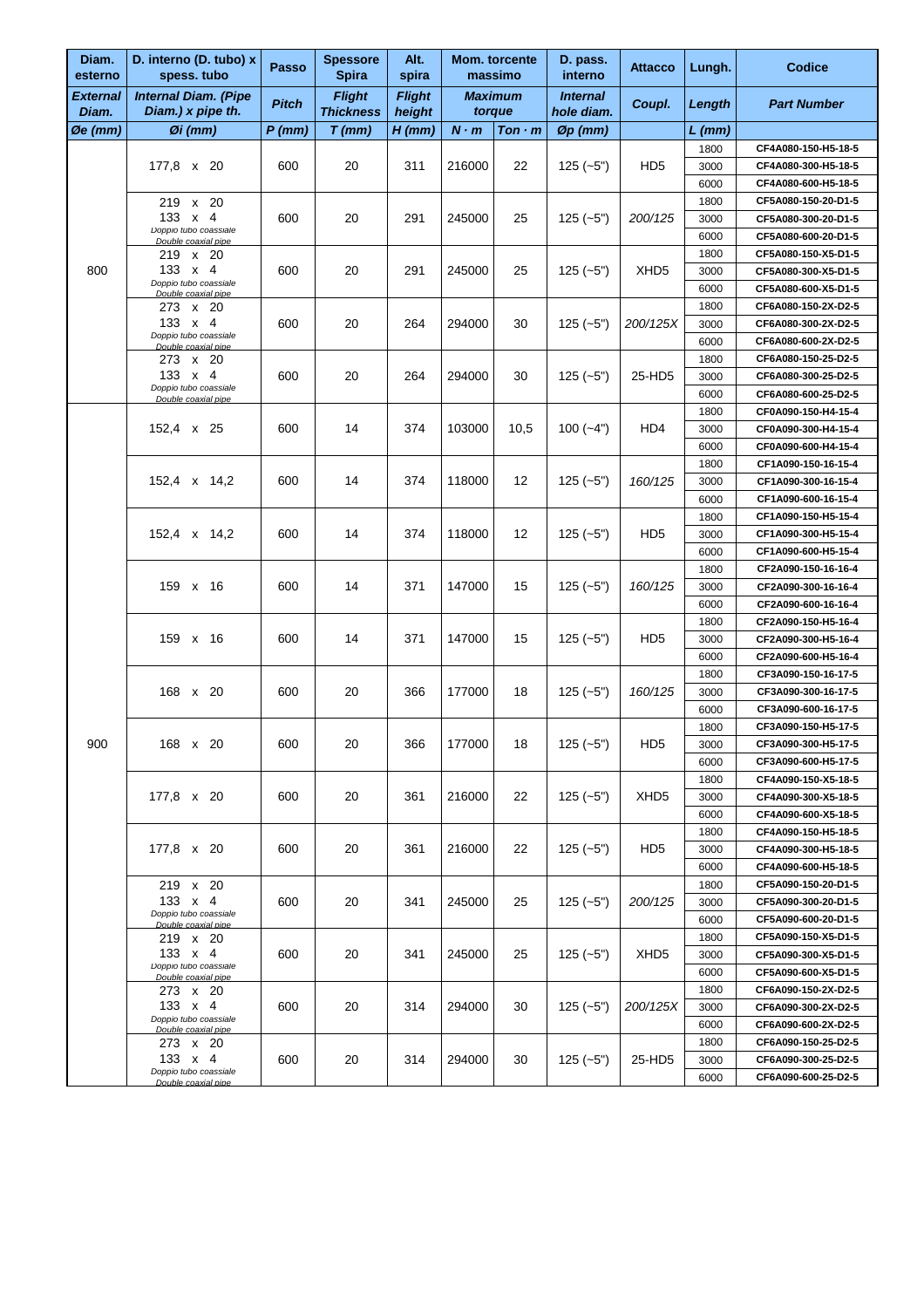| Diam.<br>esterno     | D. interno (D. tubo) x<br>spess. tubo            | Passo        | <b>Spessore</b><br><b>Spira</b>   | Alt.<br>spira           | Mom. torcente  | massimo          | D. pass.<br>interno           | <b>Attacco</b>   | Lungh.   | <b>Codice</b>       |
|----------------------|--------------------------------------------------|--------------|-----------------------------------|-------------------------|----------------|------------------|-------------------------------|------------------|----------|---------------------|
| External<br>Diam.    | <b>Internal Diam. (Pipe</b><br>Diam.) x pipe th. | <b>Pitch</b> | <b>Flight</b><br><b>Thickness</b> | <b>Flight</b><br>height | <b>Maximum</b> | torque           | <b>Internal</b><br>hole diam. | Coupl.           | Length   | <b>Part Number</b>  |
| $\varnothing$ e (mm) | $\emptyset$ i (mm)                               | $P$ (mm)     | $T$ (mm)                          | $H$ (mm)                | $N \cdot m$    | $T$ on $\cdot$ m | $\varnothing$ p (mm)          |                  | $L$ (mm) |                     |
|                      |                                                  |              |                                   |                         |                |                  |                               |                  | 1800     | CF1A100-150-16-15-4 |
|                      | 152,4 x 14,2                                     | 600          | 14                                | 424                     | 118000         | 12               | $125(-5")$                    | 160/125          | 3000     | CF1A100-300-16-15-4 |
|                      |                                                  |              |                                   |                         |                |                  |                               |                  | 6000     | CF1A100-600-16-15-4 |
|                      |                                                  |              |                                   |                         |                |                  |                               |                  | 1800     | CF1A100-150-H5-15-4 |
|                      | 152,4 x 14,2                                     | 600          | 14                                | 424                     | 118000         | 12               | $125 (-5")$                   | HD <sub>5</sub>  | 3000     | CF1A100-300-H5-15-4 |
|                      |                                                  |              |                                   |                         |                |                  |                               |                  | 6000     | CF1A100-600-H5-15-4 |
|                      |                                                  |              |                                   |                         |                |                  |                               |                  | 1800     | CF2A100-150-16-16-4 |
|                      | 159 x 16                                         | 600          | 14                                | 421                     | 147000         | 15               | $125(-5")$                    | 160/125          | 3000     | CF2A100-300-16-16-4 |
|                      |                                                  |              |                                   |                         |                |                  |                               |                  | 6000     | CF2A100-600-16-16-4 |
|                      |                                                  |              |                                   |                         |                |                  |                               |                  | 1800     | CF2A100-150-H5-16-4 |
|                      | 159 x 16                                         | 600          | 14                                | 421                     | 147000         | 15               | $125(-5")$                    | HD <sub>5</sub>  | 3000     | CF2A100-300-H5-16-4 |
|                      |                                                  |              |                                   |                         |                |                  |                               |                  | 6000     | CF2A100-600-H5-16-4 |
|                      |                                                  |              |                                   |                         |                |                  |                               |                  | 1800     | CF3A100-150-16-17-5 |
|                      | 168 x 20                                         | 600          | 20                                | 416                     | 177000         | 18               | $125(-5")$                    | 160/125          | 3000     | CF3A100-300-16-17-5 |
|                      |                                                  |              |                                   |                         |                |                  |                               |                  | 6000     | CF3A100-600-16-17-5 |
|                      |                                                  |              |                                   |                         |                |                  |                               |                  | 1800     | CF3A100-150-H5-17-5 |
|                      | 168 x 20                                         | 600          | 20                                | 416                     | 177000         | 18               | $125 (-5")$                   | HD <sub>5</sub>  | 3000     | CF3A100-300-H5-17-5 |
| 1000                 |                                                  |              |                                   |                         |                |                  |                               |                  | 6000     | CF3A100-600-H5-17-5 |
|                      |                                                  | 600          |                                   |                         |                |                  | $125(-5")$                    |                  | 1800     | CF4A100-150-X5-18-5 |
|                      | 177,8 x 20                                       |              | 20                                | 411                     | 216000         | 22               |                               | XHD <sub>5</sub> | 3000     | CF4A100-300-X5-18-5 |
|                      |                                                  |              |                                   |                         |                |                  |                               |                  | 6000     | CF4A100-600-X5-18-5 |
|                      |                                                  |              |                                   |                         |                |                  |                               |                  | 1800     | CF4A100-150-H5-18-5 |
|                      | 177,8 x 20                                       | 600          | 20                                | 411                     | 216000         | 22               | $125 (-5")$                   | HD <sub>5</sub>  | 3000     | CF4A100-300-H5-18-5 |
|                      |                                                  |              |                                   |                         |                |                  |                               |                  | 6000     | CF4A100-600-H5-18-5 |
|                      | 219 x 20                                         |              |                                   |                         |                |                  |                               |                  | 1800     | CF5A100-150-20-D1-5 |
|                      | $133 \times 4$                                   | 600          | 20                                | 391                     | 245000         | 25               | $125(-5")$                    | 200/125          | 3000     | CF5A100-300-20-D1-5 |
|                      | Doppio tubo coassiale<br>Double coaxial pipe     |              |                                   |                         |                |                  |                               |                  | 6000     | CF5A100-600-20-D1-5 |
|                      | 219 x 20                                         |              |                                   |                         |                |                  |                               |                  | 1800     | CF5A100-150-X5-D1-5 |
|                      | 133 x 4                                          | 600          | 20                                | 391                     | 245000         | 25               | $125(-5")$                    | XHD <sub>5</sub> | 3000     | CF5A100-300-X5-D1-5 |
|                      | Doppio tubo coassiale<br>Double coaxial pipe     |              |                                   |                         |                |                  |                               |                  | 6000     | CF5A100-600-X5-D1-5 |
|                      | 273 x 20                                         |              |                                   |                         |                |                  |                               |                  | 1800     | CF6A100-150-2X-D2-5 |
|                      | 133 $\times$ 4                                   | 600          | 20                                | 364                     | 294000         | 30               | $125(-5")$                    | 200/125X         | 3000     | CF6A100-300-2X-D2-5 |
|                      | Doppio tubo coassiale<br>Double coaxial pipe     |              |                                   |                         |                |                  |                               |                  | 6000     | CF6A100-600-2X-D2-5 |
|                      | 273 x 20                                         |              |                                   |                         |                |                  |                               |                  | 1800     | CF6A100-150-25-D2-5 |
|                      | 133 $\times$ 4                                   | 600          | 20                                | 364                     | 294000         | 30               | $125(-5")$                    | 25-HD5           | 3000     | CF6A100-300-25-D2-5 |
|                      | Doppio tubo coassiale<br>Double coaxial pipe     |              |                                   |                         |                |                  |                               |                  | 6000     | CF6A100-600-25-D2-5 |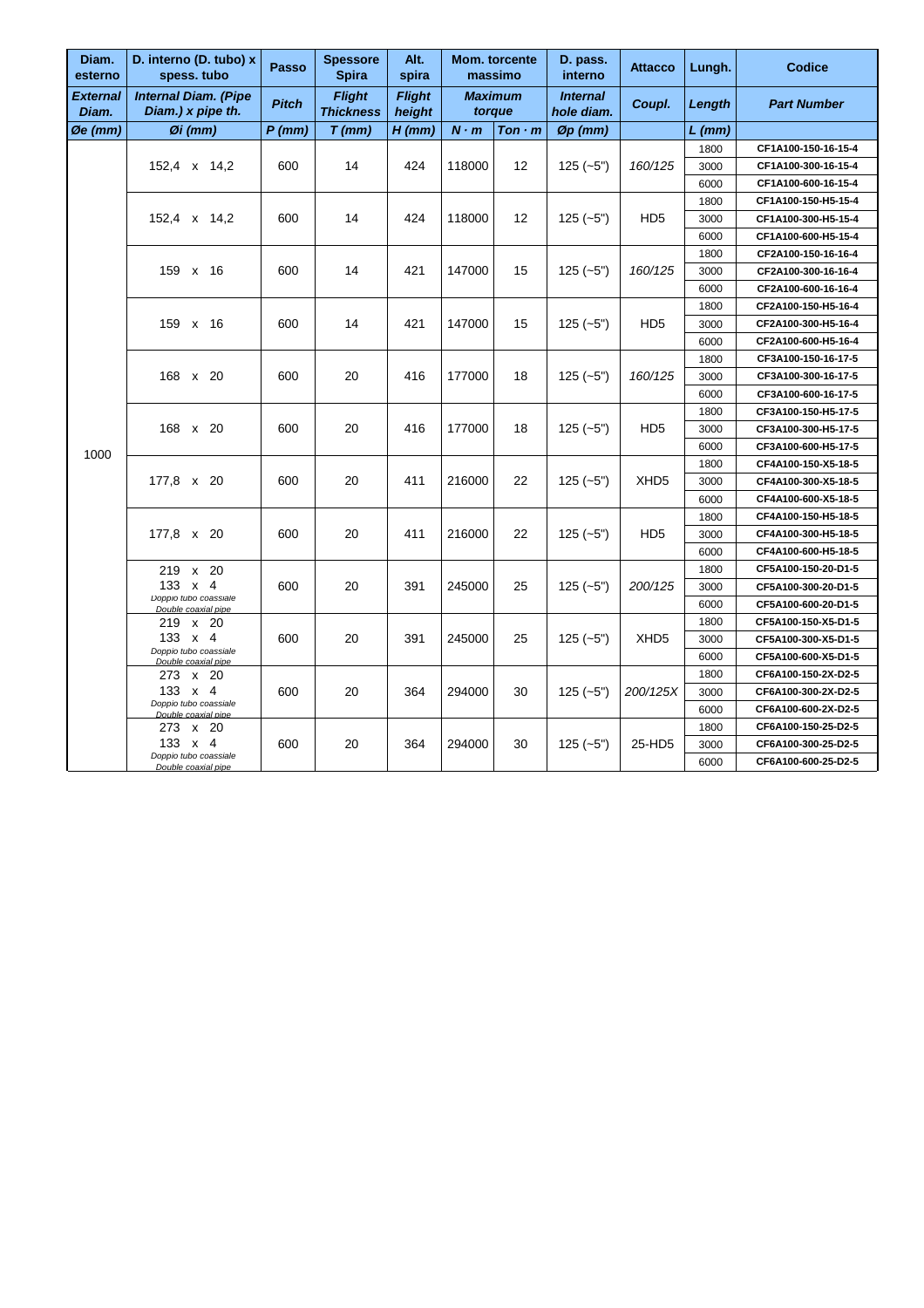| Diam.<br>esterno   | D. interno (D. tubo) x<br>spess. tubo            | Passo        | <b>Spessore</b><br><b>Spira</b>   | Alt.<br>spira           |             | Mom. torcente<br>massimo | D. pass.<br>interno           | <b>Attacco</b>   | Lungh. | <b>Codice</b>       |
|--------------------|--------------------------------------------------|--------------|-----------------------------------|-------------------------|-------------|--------------------------|-------------------------------|------------------|--------|---------------------|
| External<br>Diam.  | <b>Internal Diam. (Pipe</b><br>Diam.) x pipe th. | <b>Pitch</b> | <b>Flight</b><br><b>Thickness</b> | <b>Flight</b><br>height |             | <b>Maximum</b><br>torque | <b>Internal</b><br>hole diam. | Coupl.           | Length | <b>Part Number</b>  |
| $\emptyset$ e (mm) | $Øi$ (mm)                                        | $P$ (mm)     | $T$ (mm)                          | $H$ (mm)                | $N \cdot m$ | $T$ on $\cdot$ m         | $\varnothing$ p (mm)          |                  | L (mm) |                     |
|                    |                                                  |              |                                   |                         |             |                          |                               |                  | 1800   | CF1A110-150-16-15-4 |
|                    | 152,4 x 14,2                                     | 600          | 14                                | 474                     | 118000      | 12                       | $125(-5")$                    | 160/125          | 3000   | CF1A110-300-16-15-4 |
|                    |                                                  |              |                                   |                         |             |                          |                               |                  | 6000   | CF1A110-600-16-15-4 |
|                    |                                                  |              |                                   |                         |             |                          |                               | H <sub>D5</sub>  | 1800   | CF1A110-150-H5-15-4 |
|                    | 152,4 x 14,2                                     | 600          | 14                                | 474                     | 118000      | 12                       | $125(-5")$                    |                  | 3000   | CF1A110-300-H5-15-4 |
|                    |                                                  |              |                                   |                         |             |                          |                               |                  | 6000   | CF1A110-600-H5-15-4 |
|                    |                                                  |              |                                   |                         |             |                          |                               |                  | 1800   | CF2A110-150-16-16-4 |
|                    | 159 x 16                                         | 600          | 14                                | 471                     | 147000      | 15                       | $125(-5")$                    | 160/125          | 3000   | CF2A110-300-16-16-4 |
|                    |                                                  |              |                                   |                         |             |                          |                               |                  | 6000   | CF2A110-600-16-16-4 |
|                    |                                                  |              |                                   |                         |             |                          |                               |                  | 1800   | CF2A110-150-H5-16-4 |
|                    | 159 x 16                                         | 600          | 14                                | 471                     | 147000      | 15                       | $125(-5")$                    | HD <sub>5</sub>  | 3000   | CF2A110-300-H5-16-4 |
|                    |                                                  |              |                                   |                         |             |                          |                               |                  | 6000   | CF2A110-600-H5-16-4 |
|                    |                                                  |              |                                   |                         |             |                          |                               |                  | 1800   | CF3A110-150-16-17-5 |
|                    | 168 x 20                                         | 600          | 20                                | 466                     | 177000      | 18                       | $125(-5")$                    | 160/125          | 3000   | CF3A110-300-16-17-5 |
|                    |                                                  |              |                                   |                         |             |                          |                               |                  | 6000   | CF3A110-600-16-17-5 |
|                    |                                                  |              |                                   |                         |             |                          |                               |                  | 1800   | CF3A110-150-H5-17-5 |
|                    | 168 x 20                                         | 600          | 20                                | 466                     | 177000      | 18                       | $125(-5")$                    | HD <sub>5</sub>  | 3000   | CF3A110-300-H5-17-5 |
| 1100               |                                                  |              |                                   |                         |             |                          |                               |                  | 6000   | CF3A110-600-H5-17-5 |
|                    |                                                  | 600          |                                   |                         | 216000      |                          | $125(-5")$                    |                  | 1800   | CF4A110-150-X5-18-5 |
|                    | 177,8 x 20                                       |              | 20                                | 461                     |             | 22                       |                               | XHD <sub>5</sub> | 3000   | CF4A110-300-X5-18-5 |
|                    |                                                  |              |                                   |                         |             |                          |                               |                  | 6000   | CF4A110-600-X5-18-5 |
|                    |                                                  |              |                                   |                         |             |                          |                               |                  | 1800   | CF4A110-150-H5-18-5 |
|                    | 177,8 x 20                                       | 600          | 20                                | 461                     | 216000      | 22                       | $125(-5")$                    | HD <sub>5</sub>  | 3000   | CF4A110-300-H5-18-5 |
|                    |                                                  |              |                                   |                         |             |                          |                               |                  | 6000   | CF4A110-600-H5-18-5 |
|                    | 219 x 20                                         |              |                                   |                         |             |                          |                               |                  | 1800   | CF5A110-150-20-D1-5 |
|                    | $133 \times 4$                                   | 600          | 20                                | 441                     | 245000      | 25                       | $125(-5")$                    | 200/125          | 3000   | CF5A110-300-20-D1-5 |
|                    | Doppio tubo coassiale<br>Double coaxial pipe     |              |                                   |                         |             |                          |                               |                  | 6000   | CF5A110-600-20-D1-5 |
|                    | 219 x 20                                         |              |                                   |                         |             |                          |                               |                  | 1800   | CF5A110-150-X5-D1-5 |
|                    | 133 x 4                                          | 600          | 20                                | 441                     | 245000      | 25                       | $125(-5")$                    | XHD <sub>5</sub> | 3000   | CF5A110-300-X5-D1-5 |
|                    | Doppio tubo coassiale<br>Double coaxial pipe     |              |                                   |                         |             |                          |                               |                  | 6000   | CF5A110-600-X5-D1-5 |
|                    | 273 x 20                                         |              |                                   |                         |             |                          |                               |                  | 1800   | CF6A110-150-2X-D2-5 |
|                    | 133 x 4                                          | 600          | 20                                | 414                     | 294000      | 30                       | $125(-5")$                    | 200/125X         | 3000   | CF6A110-300-2X-D2-5 |
|                    | Doppio tubo coassiale<br>Double coaxial pipe     |              |                                   |                         |             |                          |                               |                  | 6000   | CF6A110-600-2X-D2-5 |
|                    | 273 x 20                                         |              |                                   |                         |             |                          |                               |                  | 1800   | CF6A110-150-25-D2-5 |
|                    | 133 $\times$ 4                                   | 600          | 20                                | 414                     | 294000      | 30                       | $125(-5")$                    | 25-HD5           | 3000   | CF6A110-300-25-D2-5 |
|                    | Doppio tubo coassiale<br>Double coaxial pipe     |              |                                   |                         |             |                          |                               |                  | 6000   | CF6A110-600-25-D2-5 |